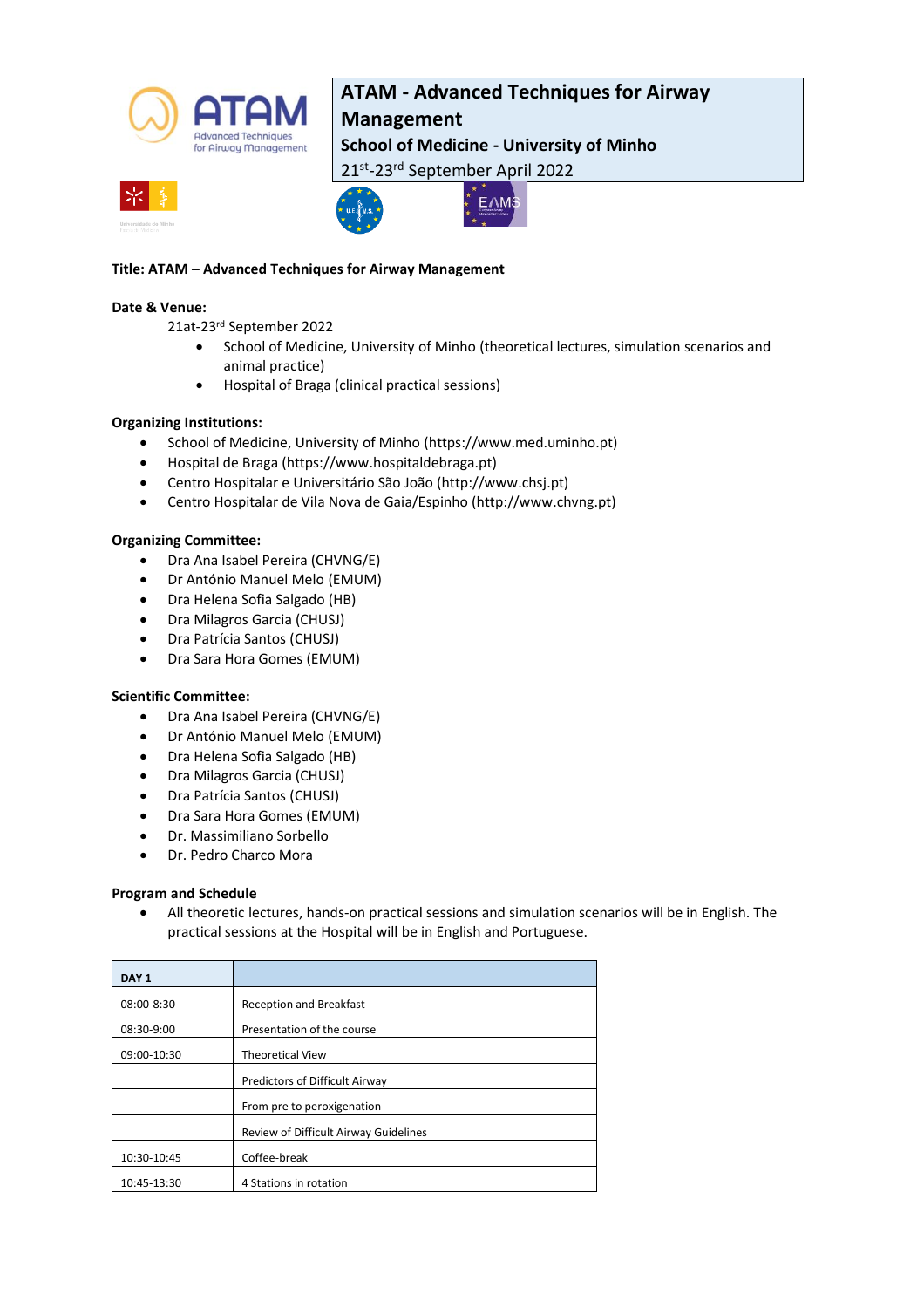

# **ATAM - Advanced Techniques for Airway**

## **Management**

**School of Medicine - University of Minho**

 $\sum_{k=1}^{N}$ 

21st-23rd September April 2022







| 13:45-14:30      | Lunch                                                 |
|------------------|-------------------------------------------------------|
| 14:30-15:00      | How to clean your airway devices                      |
| 15:00-18:30      | 4 Station in rotation                                 |
|                  | Fibroscopy I                                          |
|                  | Fibroscopy II                                         |
|                  | Fibroscopy III                                        |
|                  | Plane D: Airway rescue invasive techniques            |
| 16:15-16:30      | Coffee-break                                          |
| DAY <sub>2</sub> |                                                       |
| 8:30-9:00        | Extubation techniques in difficult airway patients    |
| 9:00-9:15        | Presentation of Simulation LAB                        |
| 9:15-12:30       | Scenarios with difficult airway patients              |
|                  | Ultrasound in airway evaluation                       |
| 10:45-11:00      | Coffee-break                                          |
| 13:00-14:00      | Lunch                                                 |
| 14:00-18:30      | 5 Stations in animal LAB                              |
|                  | Fibroscopy                                            |
|                  | Crycothyrotomy                                        |
|                  | Percutaneous Tracheostomy                             |
| 16:15-16:30      | Coffee-break                                          |
| DAY <sub>3</sub> |                                                       |
| 8:00-13:00       | Operating Room Practice - Group 1 and 2               |
| 9:30-12:30       | The airway of tracheostomized patient - Group 3 and 4 |
| 10:30-10:45      | Coffee-break                                          |
| 10:45-12h30      | Challenging Clinical Cases - Group 3 and 4            |
| 13:00-14:00      | Lunch                                                 |
| 14:00-19:00      | Operating Room Practice - Group 3 and 4               |
| 14:30-16:00      | The airway of tracheostomized patient - Group 1 and 2 |
| 16:00-16:15      | Coffee-break                                          |
| 16:15-18:00      | Challenging Clinical Cases - Group 1 and 2            |
| 19:00-20:00      | Participants evaluation and course evaluation         |
|                  |                                                       |

**Faculty**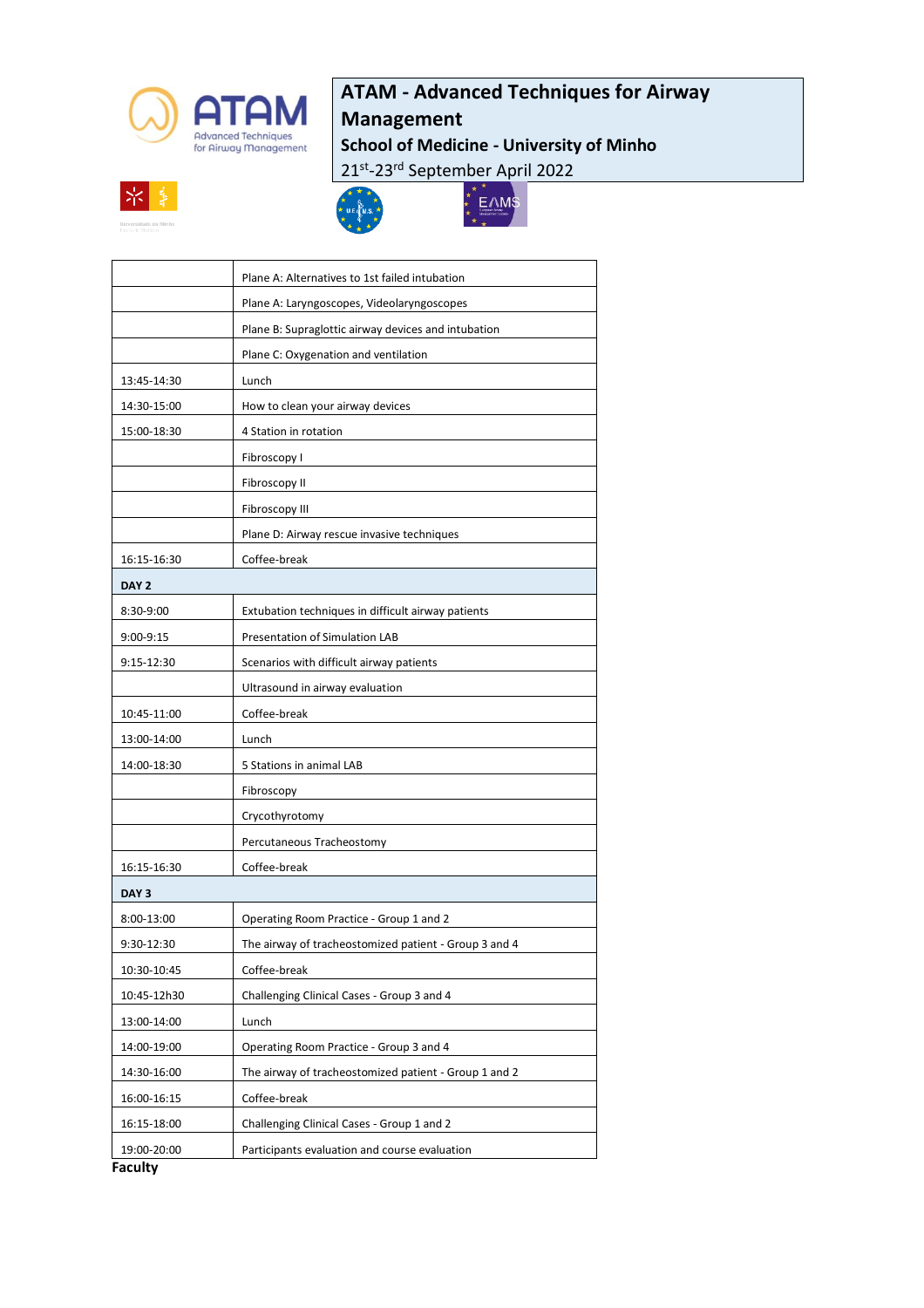